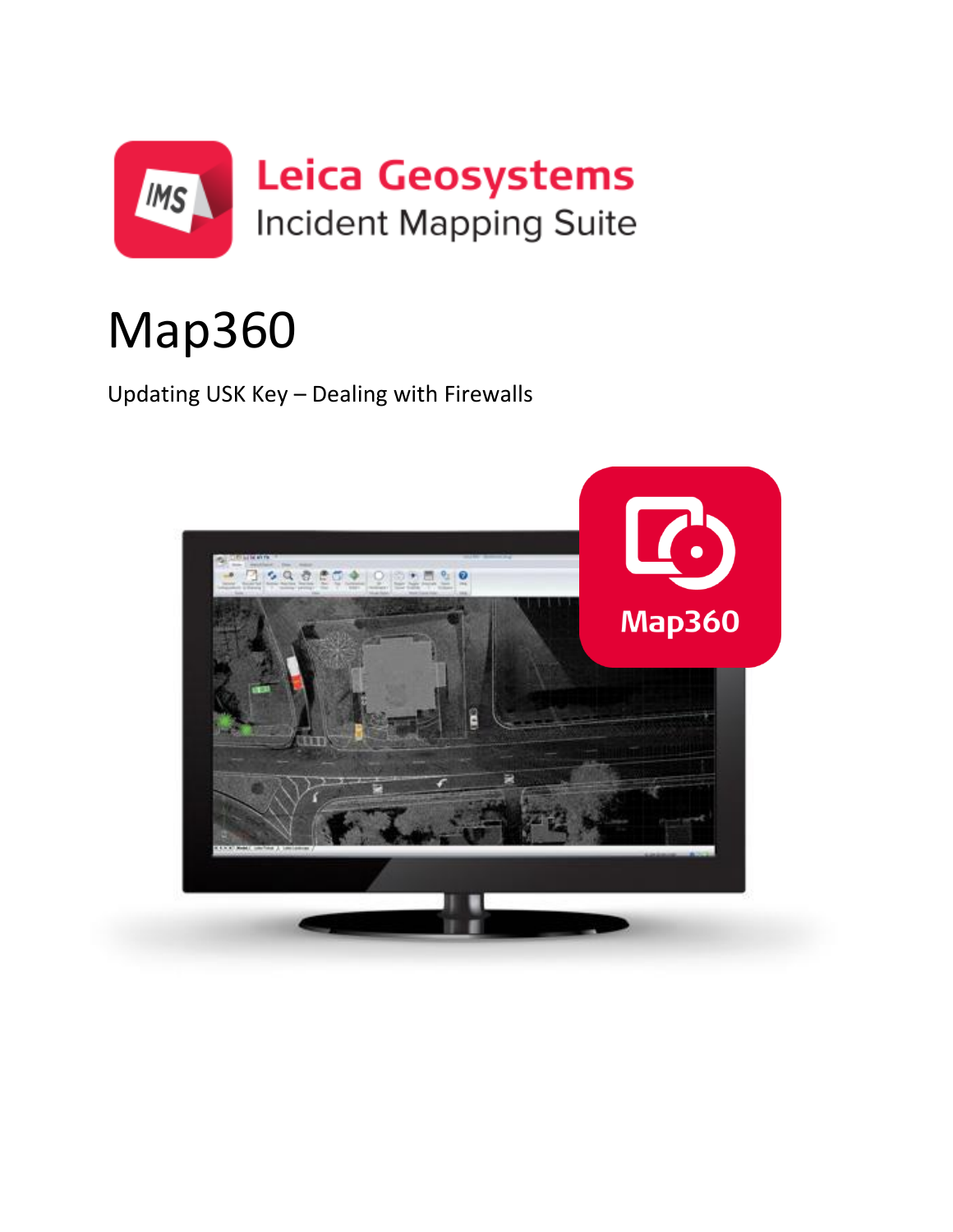

## **Table of Contents**

| Instructions for Updating USB Key on alternate computer without Map360 installed:  2 |
|--------------------------------------------------------------------------------------|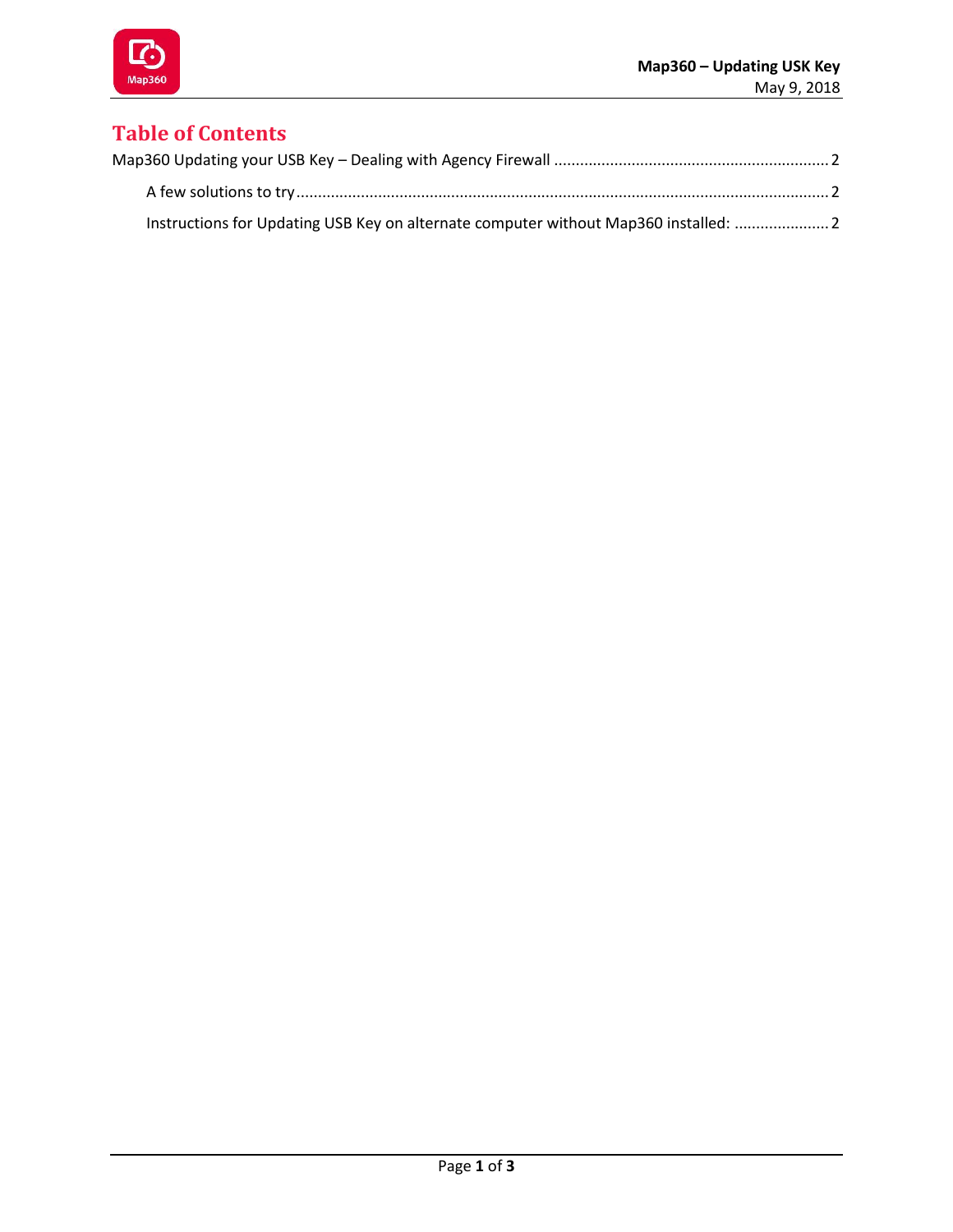

## <span id="page-2-0"></span>**Map360 Updating your USB Key – Dealing with Agency Firewall**

One of the most common problems with updating your USB license key if you work for an agency is your internet firewall. A firewall can prevent you from Updating your USB license key so you are unable to license updates or upgrades. Depending on the firewall configuration used in your organization, you might need to grant special permission to the License Manager software to access MicroSurvey.com through **TCP Port 80**.

### <span id="page-2-1"></span>**A few solutions to try**:

1. Have your agency IT staff assist you. They can usually by-pass firewalls.

Or do-it-yourself solutions\*:

- 2. Go offline, hotspot your cell phone to make a internet connection for your computer and update your USB license key. Then you can return normal internet connection.
- 3. Remove your USB license key and use a different computer that is not behind a fire wall. Follow the instruction steps below.

\*Note: The USB Software License keys we use only contain license information and do not contain any files that may be harmful.

For additional information see License Key Trouble shooting guide: [http://helpdesk.microsurvey.com/index.php?/Troubleshooter/Step/View/6](http://helpdesk.microsurvey.com/index.php?/Troubleshooter/Step/View/6%20)

### <span id="page-2-2"></span>**Instructions for Updating USB Key on alternate computer without Map360 installed:**

- 1. **Download License Manager from here:** [Link to download License Manager](http://www.microsurvey.com/downloads/lm/usb-license-manager-2.0.0.exe)
- 2. Select **Run** to begin the installation:



3. The USB License Manager Setup Dialog will appear. Click **Next**. Then accept the default folder and click **Next** again: